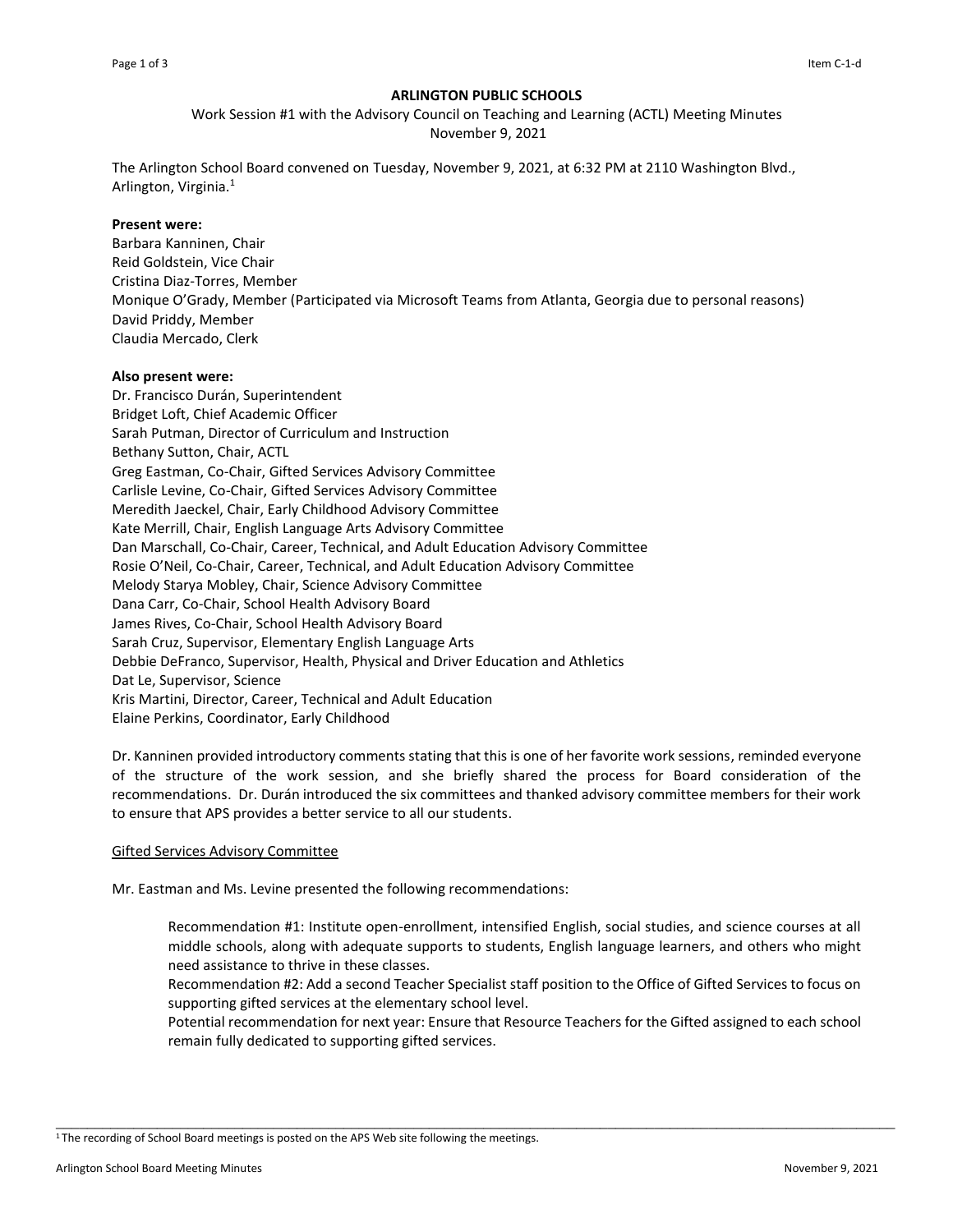Dr. Kanninen announced that a School Board Work Session on Gifted Services was scheduled for December 14. Ms. O'Grady inquired about the engagement of middle school principals on Gifted Services school needs and the Board briefly discussed the need and the funding of the proposed teacher specialist.

## Early Childhood Advisory Committee

Ms. Jaeckel presented the following three recommendations:

Recommendation #1: Reverse the class size increases and return to 2018-2019 class sizes in kindergarten through second grade.

Recommendation #2: Fully fund 2 full-time salaried Early Childhood Special Education classroom assistants for each pre-k special education classroom.

Recommendation #3: Adjust the planning factor for reading.

The Board briefly discussed the need to add reading specialists in the planning factors and provide literacy support. Ms. Perkins briefly spoke about the compensation of added positions through tuition revenue.

## English Language Arts Advisory Committee

Dr. Merrill presented the topics the English Language Arts Advisory Committee is discussing this school year which will shape the recommendations they present in the Spring. The topics included:

Topic 1: Aligned K-5 Elementary ELA Curriculum Adoption Topic 2: Accountability Around Structured Literacy Topic 3: Quantity and Quality of Student Writing in Secondary Grades Topic 4: Class Sizes in Secondary English

The Board discussed creating more cross-curricular discussions among committees and departments to establish more opportunities for writing. They also discussed improving the alignment of literary curriculum materials.

### Career, Technical, and Adult Education Advisory Committee

Mr. Marschall and Ms. O'Neil shared the following recommendations:

Recommendation #1: Fill the full-time Partnership Coordinator position to create and sustain a pipeline of work-based learning opportunities for students (NOTE: position is already in the APS budget). Recommendation #2: Fund a CTE Teacher Specialist position

Mr. Goldstein inquired about the need for a Partnership Coordinator to meet quality CTE standards and Ms. Diaz-Torres requested to see information about where teachers need additional professional development to fulfill gaps in the areas of most need.

### Science Advisory Committee

Ms. Mobley shared the following recommendations

Recommendation #1: A Renewed Emphasis on Elementary Science Recommendation #2: Expand Outdoor Learning Opportunities for APS Students

Ms. Diaz-Torres continued to promote the need for engaged writing and encouraged Science and English Language Arts to collaborate on this front. The Board discussed expanding outdoor learning activities and integrating more Science to close the achievement gap.

\_\_\_\_\_\_\_\_\_\_\_\_\_\_\_\_\_\_\_\_\_\_\_\_\_\_\_\_\_\_\_\_\_\_\_\_\_\_\_\_\_\_\_\_\_\_\_\_\_\_\_\_\_\_\_\_\_\_\_\_\_\_\_\_\_\_\_\_\_\_\_\_\_\_\_\_\_\_\_\_\_\_\_\_\_\_\_\_\_\_\_\_\_\_\_\_\_\_\_\_\_\_\_\_\_\_\_\_

## School Health Advisory Board

<sup>&</sup>lt;sup>1</sup>The recording of School Board meetings is posted on the APS Web site following the meetings.